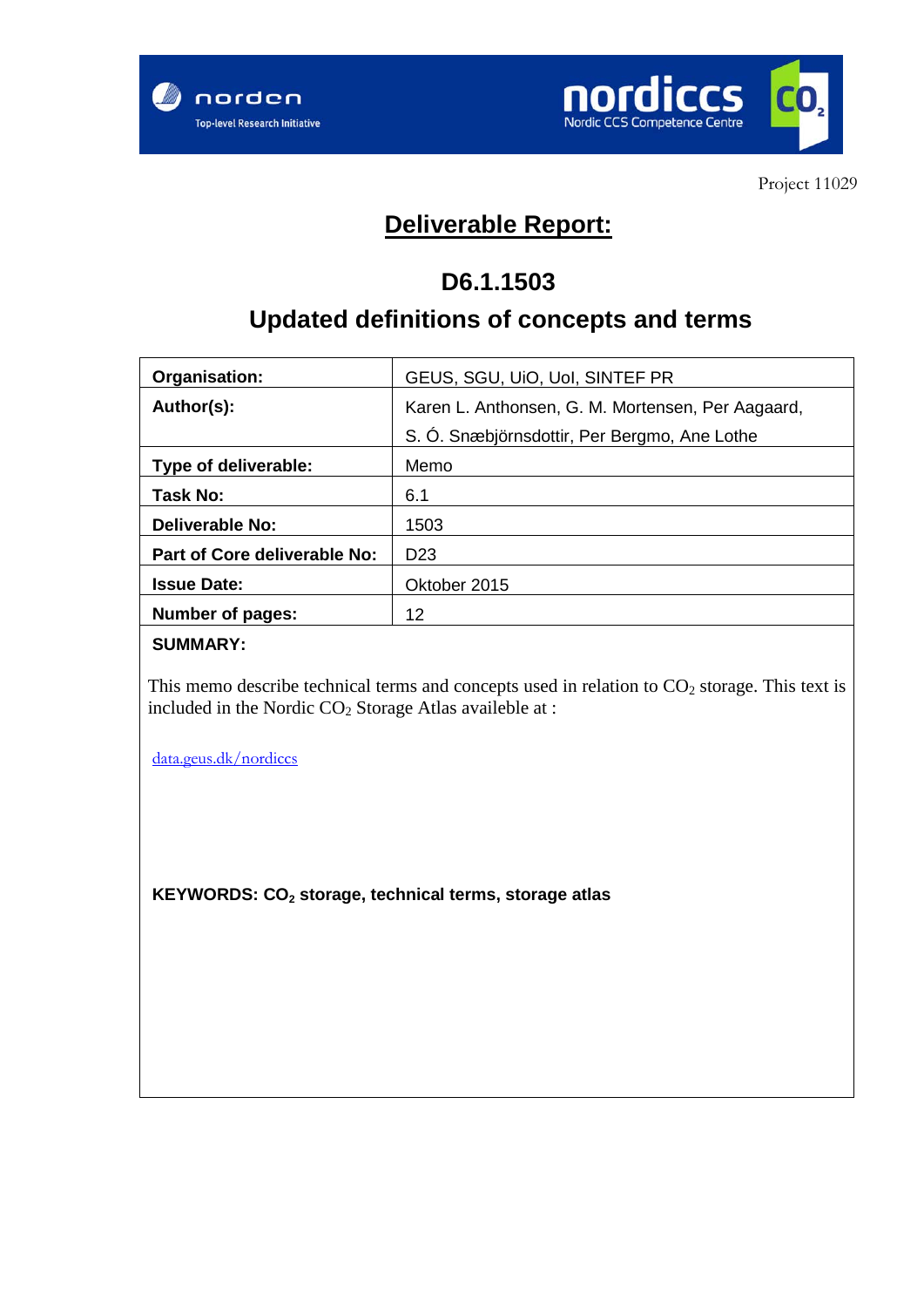

| <b>Dissemination Level</b> |                                                   |  |
|----------------------------|---------------------------------------------------|--|
| PU                         | <b>Public</b>                                     |  |
| <b>RE</b>                  | Restricted to a group specified by the Consortium |  |
| CO                         | Confidential, for Consortium Parties only         |  |

## *Document history and validation*

| When             | Who                       | <b>Comments</b>                                                               |
|------------------|---------------------------|-------------------------------------------------------------------------------|
| 2015-10-28       | Karen L. Anthonsen        | Deliverable D6.1.1503 v.1 sent to Gunver Krarup<br>Pedersen <i>for review</i> |
| $2015 - 11 - 03$ | Gunver Krarup<br>Pedersen | Comments about necessary changes sent to Karen L.<br>Anthonsen                |
| $2015 - 11 - 03$ | Karen L. Anthonsen        | Deliverable D6.1.1503 v.2 sent to Lars H. Nielsen for<br>approval             |
| 2015-11-20       | Lars H. Nielsen           | Deliverable $D6.1.1503$ v.2 approved by administrative<br>responsible         |
| 2015-11-25       | Karen L. Anthonsen        | Deliverable D6.1.1503 v2 uploaded to NORDICCS eRoom<br>for approval           |
|                  |                           |                                                                               |
|                  |                           |                                                                               |
|                  |                           |                                                                               |
|                  |                           |                                                                               |

| Author(s):                  | Karen L. Anthonsen, G. M. Mortensen,<br>Per Aagaard, S. Ó. Snæbjörnsdottir, Per | Approved by WP Leader    |
|-----------------------------|---------------------------------------------------------------------------------|--------------------------|
|                             | Bergmo, Ane Lothe                                                               | Name: Karen L. Anthonsen |
| <b>Reviewer(s):</b>         | Gunver Krarup Pedersen                                                          | Date: 25/11-2015         |
|                             |                                                                                 | Signature:               |
| Adm.<br><b>Responsible:</b> | Lars H. Nielsen                                                                 | Kam d.                   |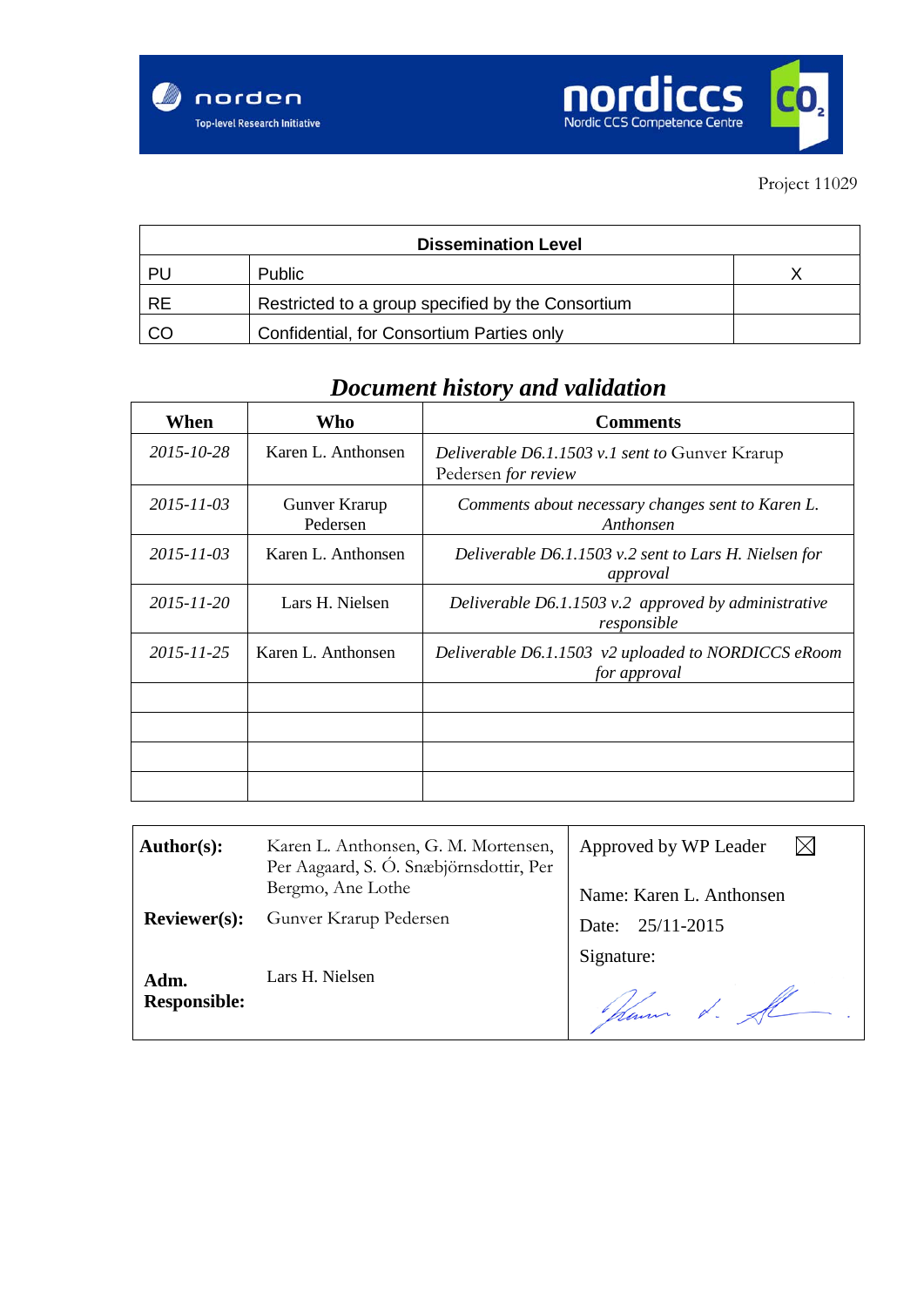# Updated definition of  $CO<sub>2</sub>$  storage concepts and terms

## **Introduction**

Within the NORDICCS competence centre it is important that all project participants get a common understanding of the technical terms and concepts used in relation to  $CO<sub>2</sub>$  storage in order to harmonise the work. This paper reflexes how the NORDICCS storage working group comprehend the included CO<sub>2</sub> storage concepts and terms.

Preparation of the updated dictionary covering  $CO<sub>2</sub>$  storage concepts has been extended with several technical geological terms and will be published together with the Nordic CO<sub>2</sub> storage atlas. This will give the users of the atlas an opportunity to get a better understanding of the geological storage site descriptions.

Highlighted text means that the concept or term is defined in this paper.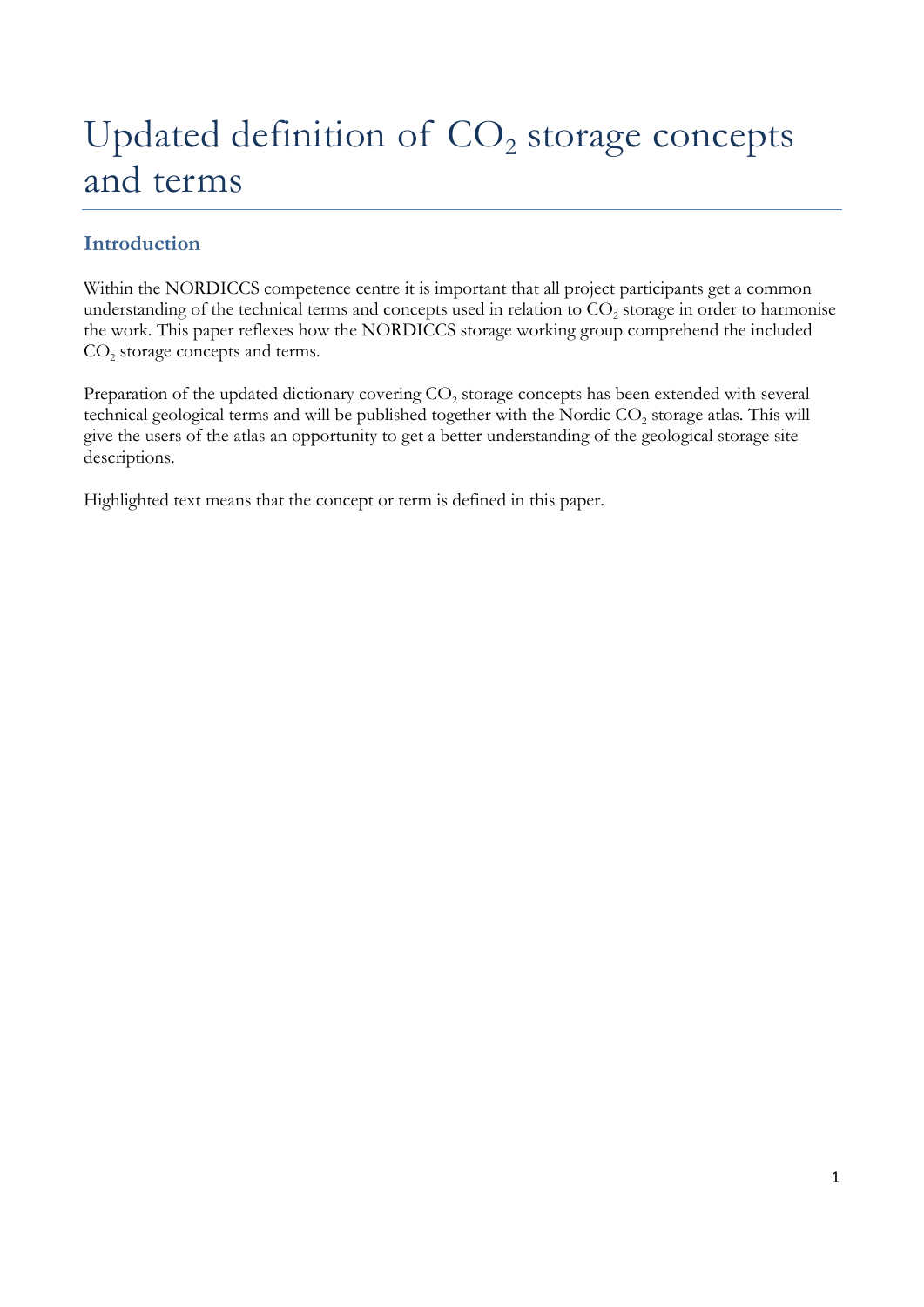# **CO2 storage concepts and terms**

#### **Anticline**

An anticline is a convex fold in rocks or sediments where the oldest layers are in the core of the fold (figure 6B), compare syncline.

### **Aquifer**

An **aquifer** is an underground water-bearing **porous** and **permeable** layer often of sedimentary origin, such as sandstone or limestone (sedimentary rocks) or gravel or sand (sediments). **Volcanic rocks** or crystalline rocks with fractures may also form aquifers. See also **saline aquifer**. The aquifer can be either open or closed to some degree in terms of confining **faults** or **stratigraphy** (figure 1).



Modified from Norwegian Petroleum Directorate

**Figure 1. Example of an aquifer, which in this case consists of porous layers from two formations with connectivity**.

#### **Bentonitic**

A bentonitic rock is rich in absorbent bentonite clay minerals, such as smectites, which have good properties for sealing, due to swelling properties.

#### **Caprock**

See **Seal.**

#### **Carbonates**

Carbonates are rocks (limestone) or minerals containing carbonic acid  $(CO<sub>3</sub>)$  together with a base. For example calcium (Ca), forming calcium carbonate, CaCO<sub>3</sub>. Most carbonate rocks form from biogenic processes.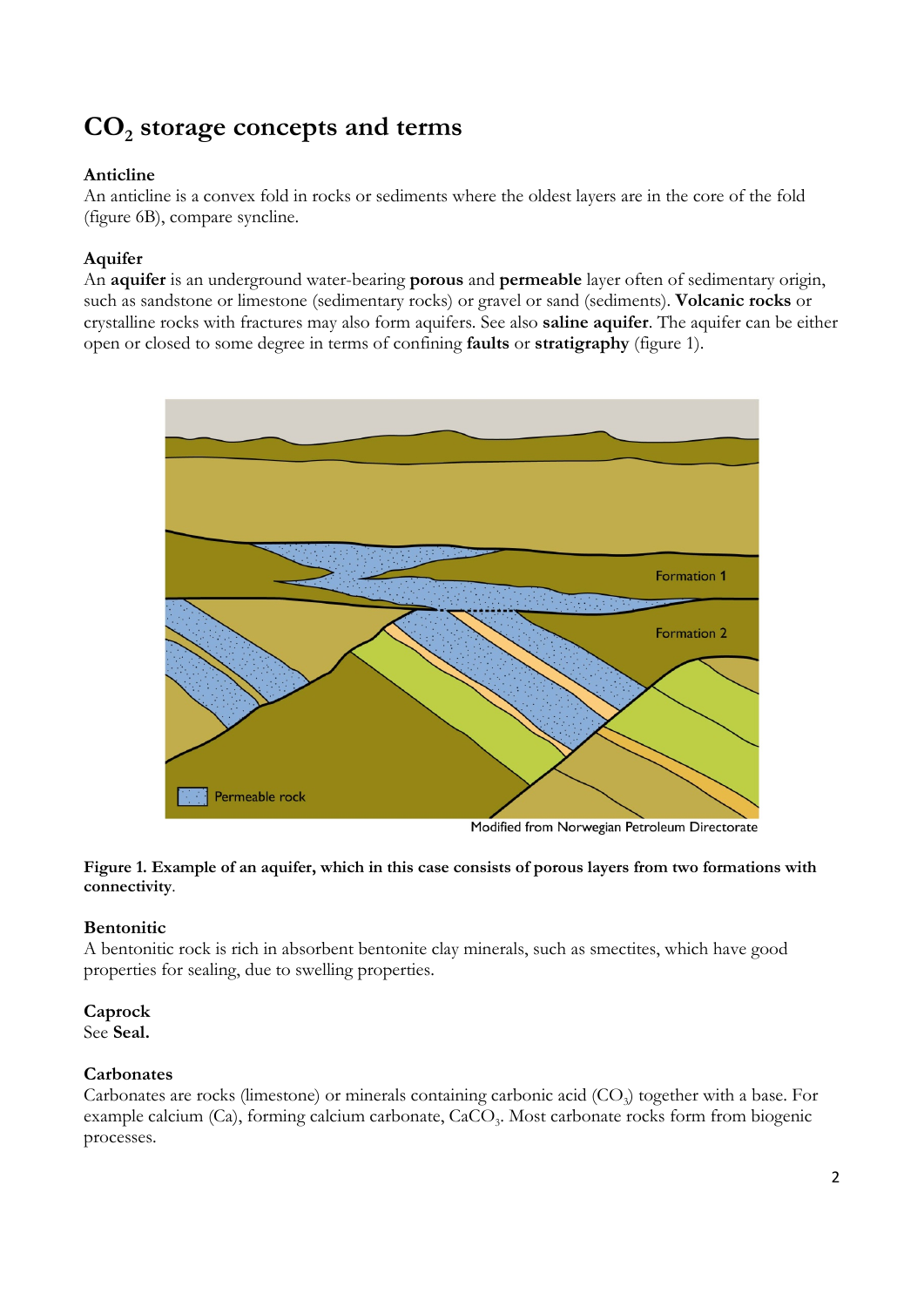#### **CO2 plume**

The dispersing volume of CO<sub>2</sub> in the geological **formation**. *Definition from the EU CCS Directive, 2009.*

#### CO<sub>2</sub> storage maturity

Maturity in connection with CO<sub>2</sub> storage is used as an informal term to indicate how close a potential site is to utilisation. This is a combination of certainty in storage capacity, site integrity and safety aspects, which all depend on the available knowledge.

#### CO<sub>2</sub> stream

A flow of substances that results from  $CO<sub>2</sub>$  capture processes. *Definition from the EU CCS Directive, 2009.*

#### **CO2 trapping**

When CO<sub>2</sub> is injected into a **reservoir** rock various trapping mechanismes can take place (figure 2 and 3).

- **1. Structural and stratigraphic trapping** (see **Trap**, figure 6) occurs when the buoyant  $CO_2$  is prevented from moving to the surface, because the  $CO<sub>2</sub>$  is caught below low permeable rock layers.
- **2. Residual trapping,** is a physical trapping of CO<sub>2</sub> within the pore space of the rock due to capillary forces.
- **3.** Solubility trapping describes CO<sub>2</sub> dissolved into the formation fluids.
- **4. Mineral trapping** occurs where  $CO<sub>2</sub>$  reacts with the **reservoir** rock and/or formation fluids to form **carbonate minerals**.



**Figure 2. A possible relationship between different trapping mechanisms and time. The relative importance of the different trapping mechanisms can change depending on type of aquifer (closure, open dipping, homogenous/heterogeneous etc.).**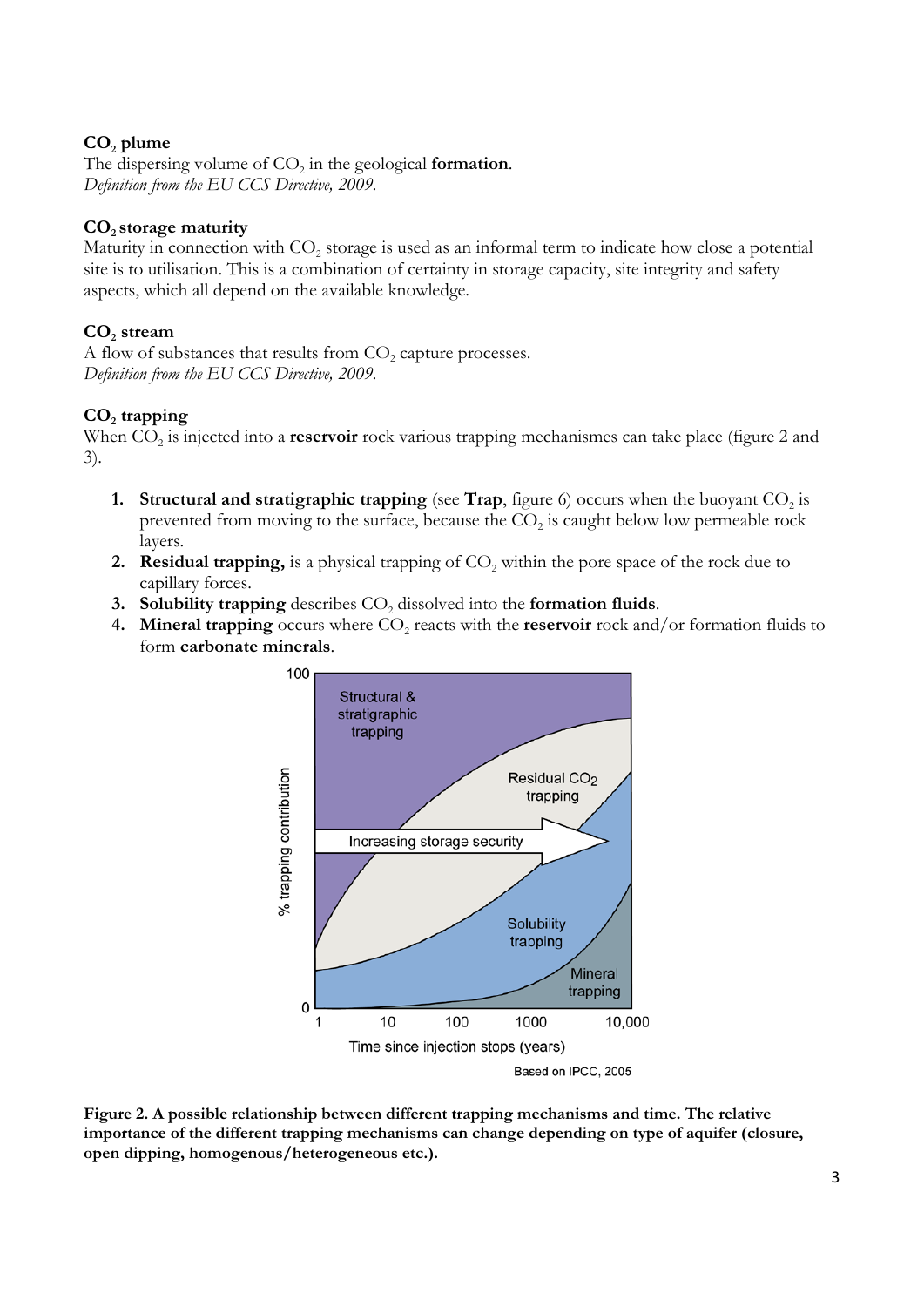#### **Depression**

In geological terms, a depression is a sunken landform with a lower position than surrounding areas.

#### **Diagenesis**

Diagenesis is the sum of changes in a sediment after deposition. Porosity is reduced due to compaction (weight of overlying sediments), dissolution of instable minerals and precipitation of new, stable minerals in the pore spaces. The transition from sand to sandstone involves diagenetic processes.

#### **Exploration**

The assessment of potential storage complexes for the purposes of geologically storing  $CO<sub>2</sub>$  by means of activities intruding into the subsurface, such as drilling and **seismic surveys**, to obtain geological information about **strata** in the potential storage complex and, as appropriate, carrying out injection tests in order to characterise the storage site. *Definition from the EU CCS Directive, 2009.*

#### **Facies**

A facies is the sum of features characterising a specific rock. Sedimentary facies reflect specific depositional processes in a certain environment. Facies are also defined for metamorphic and volcanic rocks.

#### **Fault**

A fault is a fracture, or fracture zone, in a body of rock along which block-movement and displacement has taken place (figure 6A and C). Faults may subdivide a reservoir.

#### **Fault confined**

A body of rock confined by faults resulting in a complete or partly isolated rock unit (figure 6C).

#### **Formation**

A **formation,** or geological formation, is the fundamental unit of [lithostratigraphy.](http://en.wikipedia.org/wiki/Lithostratigraphy) A formation consists of a number of rock layers with a distinct **[lithology](http://en.wikipedia.org/wiki/Lithology)** or **[facies](http://en.wikipedia.org/wiki/Sedimentary_facies)** sequence and must be mappable within a region. Formations can vary in thickness from a few meters to several thousand meters. Formations can form part of a group, or may be subdivided into members.

#### **Formation fluids**

The naturally occurring fluids in a subsurface rock. These will in most cases be saline water (also termed pore water or brine, Fig. 3), but the term also covers the occurrence of oil and gas.

#### **Geological setting**

A geological setting is a physical and environmental frame for deposition.

#### Geological storage of CO<sub>2</sub>

Injection accompanied by storage of CO<sub>2</sub> streams in underground geological formations (figure 3). *Definition from the EU CCS Directive, 2009.*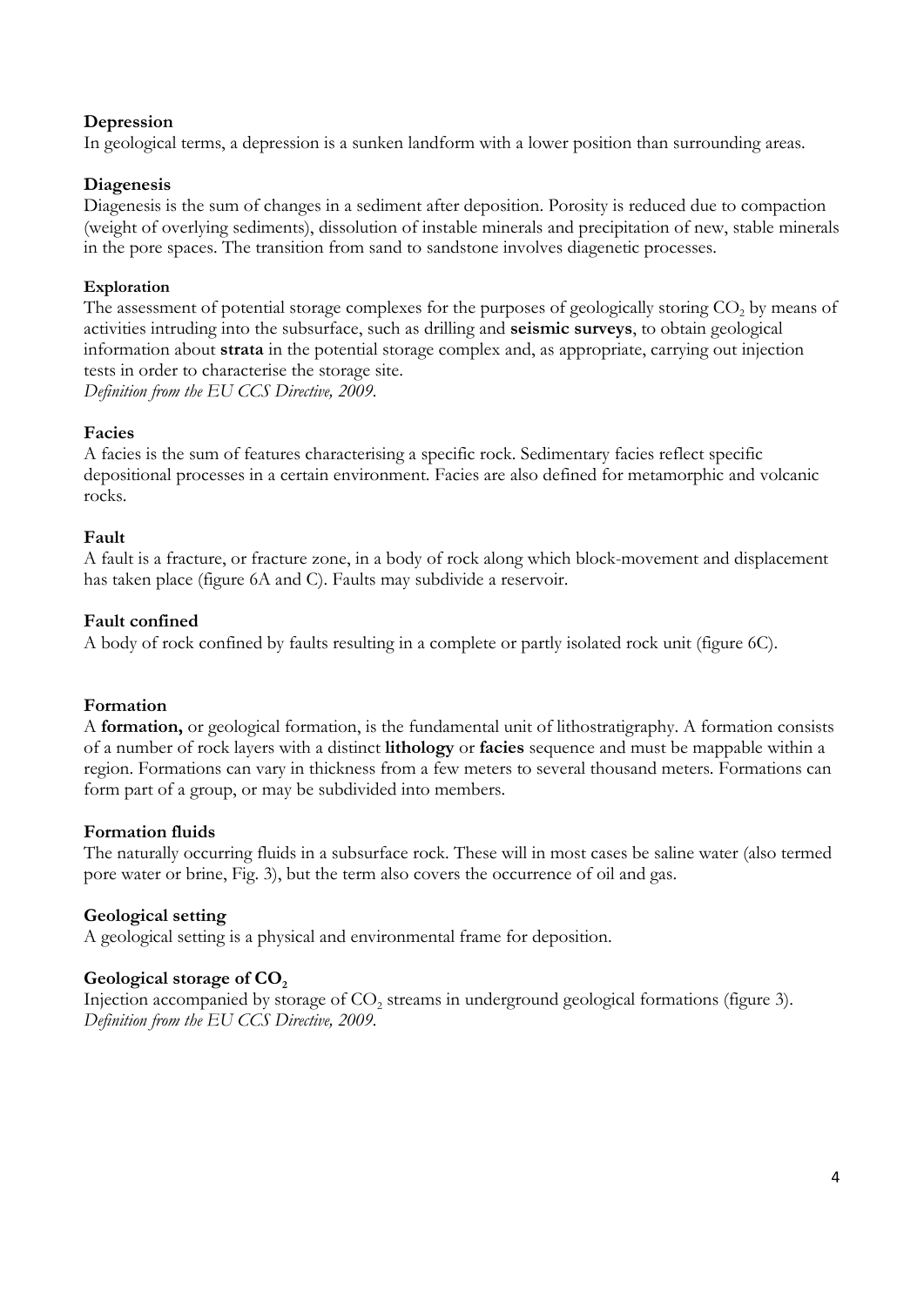

**Figure 3. Overview of a conceptual storage site and different trapping mechanisms. The buoyant CO2 will move towards lower pressure (the surface).**

#### **Geological structure**

A geological structure, is a physical subsurface feature that has been defined geologically or geophysically, and contains physically trapped fluids. Examples include **anticlines**, fault blocks and **stratigraphic traps** (figure 10).

*Definition from the EU CCS Guidance Document, 2009.*

#### **Geological time scale**

Please see website for the International Commission on Stratigraphy. The time scale is revised following decisions by the Commission.

<http://www.stratigraphy.org/index.php/ics-chart-timescale>

#### **Geothermal gradient**

The heat gradient measured from the surface and downwards through the subsurface. Average value is 25-30 ℃ per km, but can be higher in volcanic areas.

#### **Graben/Halfgraben**

A graben is a structural term describing a downthrown block bounded by two parallel faults. A halfgraben has an asymmetric subsidence, and the strata dip toward the longest of the bounding faults.

#### **Heterogeneous rock sequence**

A heterogeneous rock succession consisting of alternating layers of rocks with different composition and/or grain size. Depending on the scale (cm to tens of metres) and mode of formation (depositional environment for sedimentary rocks) the heterogeneous succession may belong to one **facies** or one **formation**.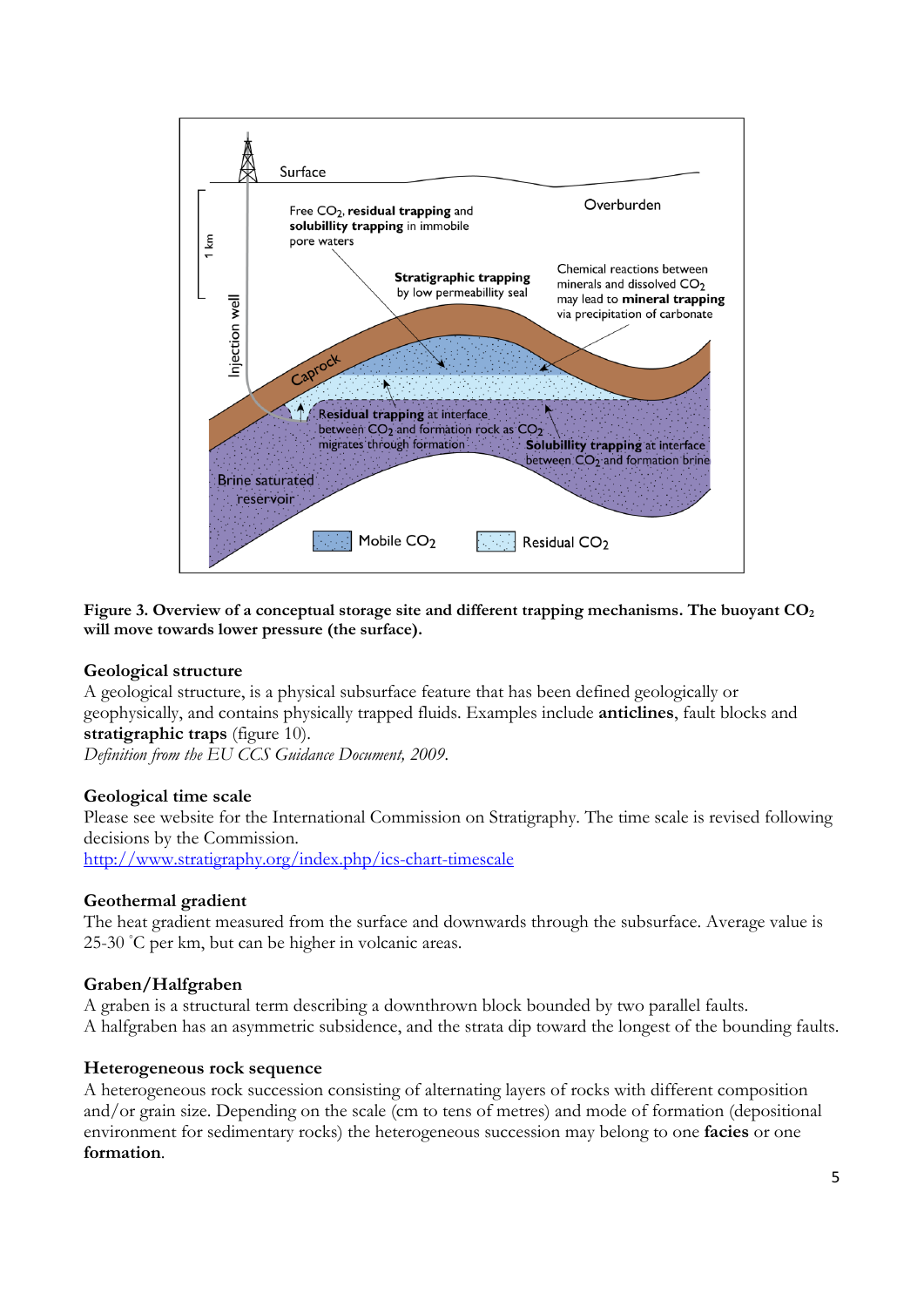#### **Homogeneous rock sequence**

A homogeneous rock sequence has only minor differences in composition and/or grain size throughout the sequence.

#### **Hydraulic connection**

Connected pore spaces, which allow flow of fluids (see also permeability).

#### **Hydraulic unit**

A hydraulically connected pore space where pressure communication can be measured by technical means and which is bordered by flow barriers, such as faults, salt domes, lithological boundaries, or by the wedging out or outcropping of the formation. *Definition from the EU CCS Directive, 2009.*

#### **Injectivity**

A measure of the  $CO<sub>2</sub>$  injection rate into a reservoir and thus how fast the  $CO<sub>2</sub>$  migrates away from the well. It is defined as the product of the reservoir permeability and thickness, unites in Darcy metre (Dm). (See also **well injectivity index**)

#### **Lithology**

Lithology is the physical characteristic of a rock, i.e. mineral composition, grain size, structure, texture, colour etc.

#### **Lithostatic pressure**

The pressure due to the weight of the entire overburden (fluid plus matrix). The lithostatic pressure gradient is 22-26 MPa (220-260 bars) per km.

#### **Leakage**

Any release of CO<sub>2</sub> from the **storage complex**. *Definition from the EU CCS Directive, 2009.*

#### **Migration**

The movement of CO<sub>2</sub> within the **storage complex**. *Definition from the EU CCS Directive, 2009.*

#### **Net/Gross ratio (N/G)**

Is an estimate of the storage capacity of a formation, i.e. the volume of reservoir rock suitable for  $CO<sub>2</sub>$ storage relative to the bulk volume of the **storage formation**. The ratio is found by analysing well log curves and apply cut-off values separating the **reservoir** part (net) from the bulk volume (gross).

#### **Platform**

A platform is a coherent area covered with relatively flat sedimentary strata directly overlying the crystalline basement.

#### **Porosity**

Porosity is a measure of how much of a rock is open space (filled by air or formation fluids). This space can be between grains or within cracks or cavities of the rock. Values are given as a percentage or fraction.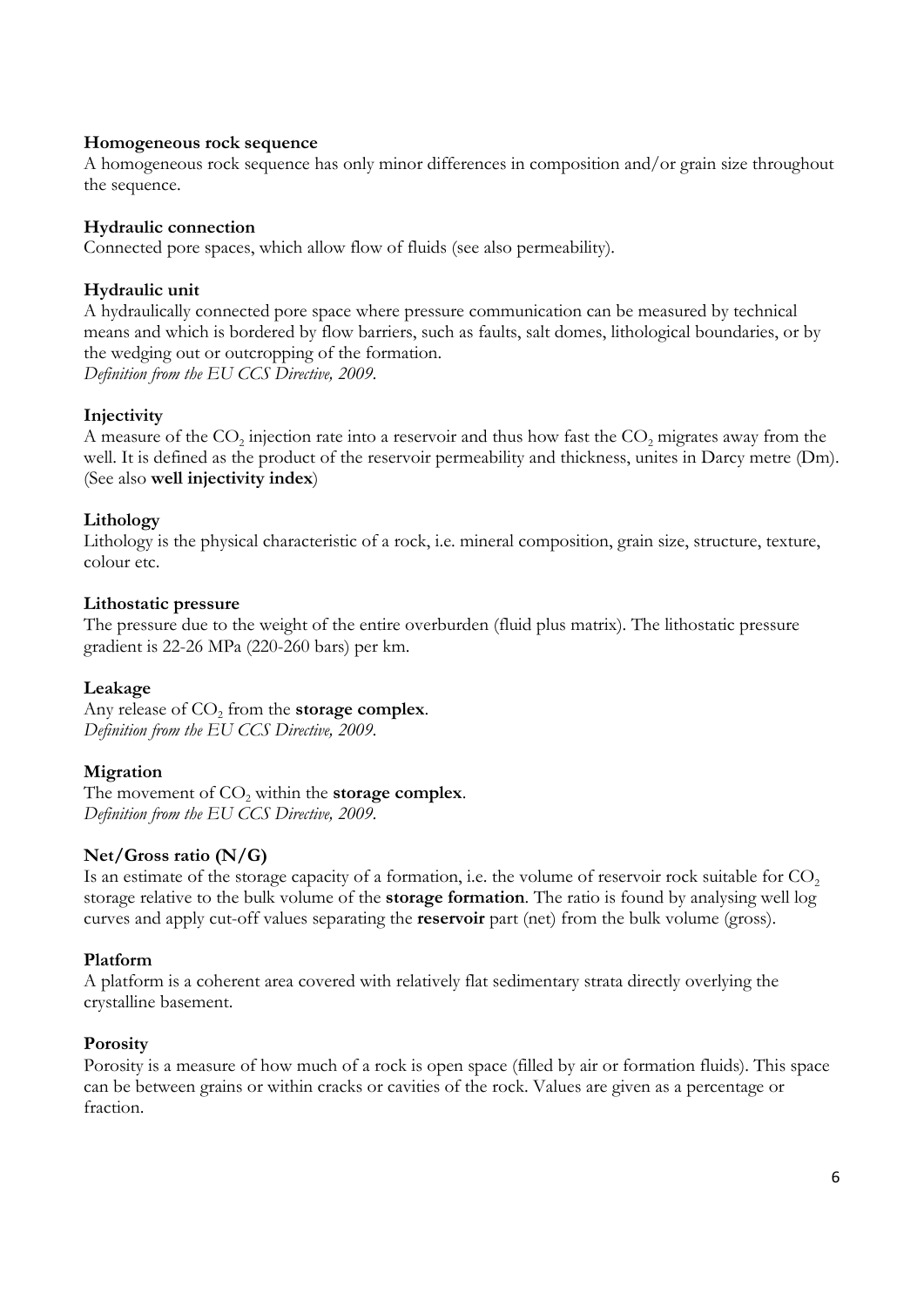#### **Permeability**

Permeability is a measure of the ability of a fluid to flow through a porous rock. Measured in milli-Darcy (mD) or Darcy (D).

#### **Reservoir**

A reservoir is a large subsurface porous layer containing fluid or gas, in many cases this will be porous sandstone or limestone.

#### **Saline Aquifer**

An **aquifer** where the salinity of the formation water is above 3% making it unsuitable as potable water.

#### **Seal (Caprock)**

A seal is a layer with low **permeability,** which prevents the fluid or gas from migrating towards the surface. This is often called the caprock, and is often a claystone.

#### **Sedimentary basin**

A sedimentary basin is an area at the earth's surface, which accumulated and preserved **sediments** due to a higher subsidence. A sedimentary basin has definable margins and the scale of basins varies greatly (from tens to thousands of km).

#### **Sediment**

Sediments are divided into clastic -, biogenic, and chemical sediments. Clastic sediments consist of particles formed by weathering and erosion of older rock material. The particles are subsequently transported by wind, water or ice to be deposited and form sediments (such as sand) or sedimentary rock (sandstone). In biogenic sediments the particles form by biological processes, fragments of shells, tests, and plant remains. Limestone is the most important group of biogenic sediments. Chemical sediments, such as evaporites, form by chemical processes. Classification of sedimentary rocks can be based on mineralogy and grain size.

| <b>Clay</b>  | Silt                                | Fine sand | Medium sand   Coarse sand |                | Gravel |
|--------------|-------------------------------------|-----------|---------------------------|----------------|--------|
| $< 0.002$ mm | $10.06 - 0.002$ mm $10.2 - 0.06$ mm |           | $0.6 - 0.2$ mm            | $2.0 - 0.6$ mm | mm     |

#### **Seismic survey**

A seismic survey is a method of investigating the geometry of subsurface layers by the use of acoustic signals.

#### **Spill point**

In relation to traps a spill point is the location were the **trap** content will leak from, when the **trap** is filled up.

#### **Storage capacity**

The available pore volume for  $CO<sub>2</sub>$  storage in a storage **formation**, **storage unit** or **trap**.

#### **Storage capacity calculation – static**

Static CO<sub>2</sub> storage capacity assessments can be evaluated on different levels from basin scale and down to a single trap. Several CO<sub>2</sub> storage projects have attempted to assess the geological storage potential and no standard methodology exist yet, but most projects agree on calculations based on volume of the storage formation, storage unit or trap, porosity, volume of the  $CO<sub>2</sub>$  at reservoir conditions and a storage efficiency factor. The current status for harmonisation and recommendations of CO<sub>2</sub> storage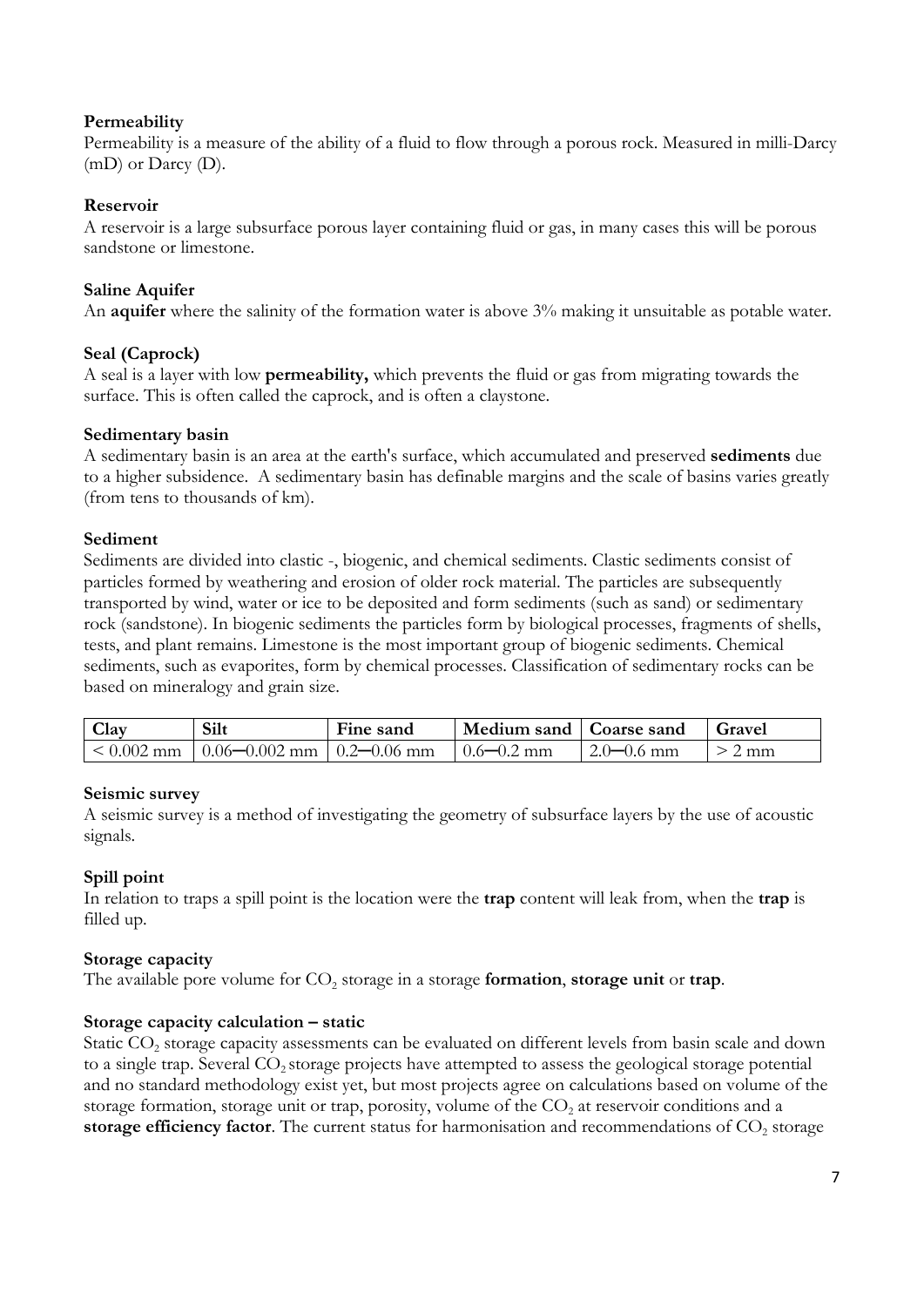assessments are summarised in the International Energy Agency workshop report from 2013 "Methods to assess geological CO<sub>2</sub> storage capacity: status and best practice". [http://www.iea.org/publications/freepublications/publication/workshop\\_report\\_methodstoassessgeol](http://www.iea.org/publications/freepublications/publication/workshop_report_methodstoassessgeologicCO2storagecapacity.pdf) [ogicCO2storagecapacity.pdf](http://www.iea.org/publications/freepublications/publication/workshop_report_methodstoassessgeologicCO2storagecapacity.pdf)

The  $CO<sub>2</sub>$  storage capacity calculations in the Nordic  $CO<sub>2</sub>$  Storage Atlas follow the EU GeoCapacity methodology (Vangkilde-Pedersen 2009). The calculation methodology is valid for sedimentary storage aquifers, storage units and traps.

Theoretical CO<sub>2</sub> storage capacity:

TH\_MCO2 =  $V \times N/G \times \phi \times \rho CO2r$ 

| TH MCO2 | theoretical storage capacity        |
|---------|-------------------------------------|
|         | volume of trap or regional aquifer  |
| N/G     | average net/gross ratio             |
| $\phi$  | average reservoir porosity          |
| pCO2r   | CO2 density at reservoir conditions |

Effective  $CO<sub>2</sub>$  storage capacity:

EFF\_MCO2 = V × N/G × φ × ρCO2r × S<sub>eff</sub>

| EFF_MCO2         | effective storage capacity          |
|------------------|-------------------------------------|
|                  | volume of trap or regional aquifer  |
| N/G              | average net/gross ratio             |
| $\phi$           | average reservoir porosity          |
| $\rho CO2r$      | CO2 density at reservoir conditions |
| $S_{\text{eff}}$ | storage efficiency                  |

For the Danish and Swedish storage sites S<sub>eff</sub> is based on GeoCapacity "Rule-of-thumb" approach (Figure 4).



\*Volume of bulk reservoir shall be 5-10 times the volume of the reservoir  $-\cdots$  Fault

**Figure 4. Illustration of the "Rule-of-thumb" used in EU GeoCapacity (Vangkilde-Pedersen 2009).**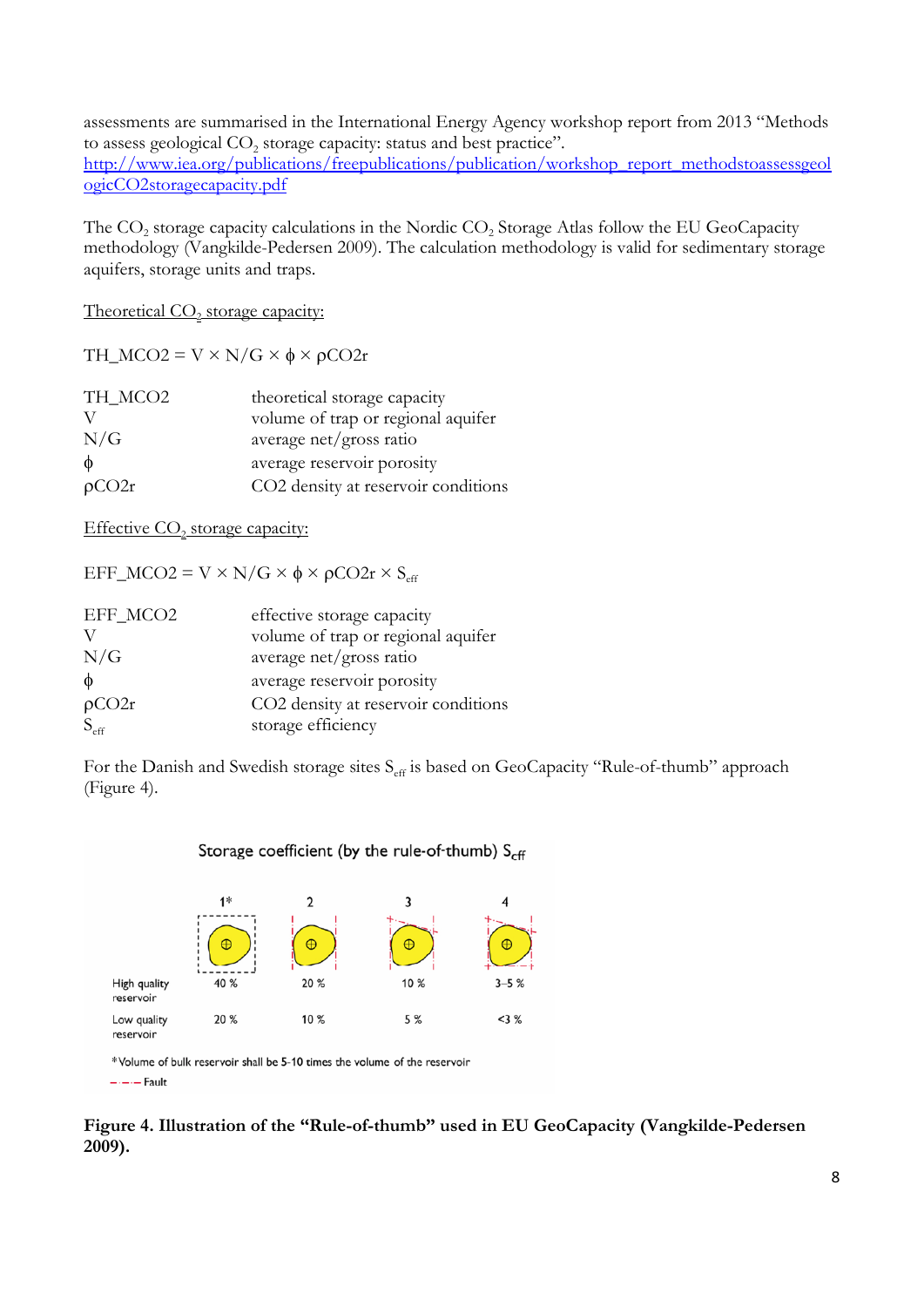The Norwegian  $S_{\text{eff}}$  values are taken from "CO<sub>2</sub> Storage Atlas – Norwegian Continental Shelf" by the Norwegian Petroleum directorate, 2014 (Halland et al. 2014).

#### **Storage capacity calculation – dynamic**

Dynamic capacity calculations are based on **reservoir** simulations of CO<sub>2</sub> injection.

#### **Storage efficiency factor**

Is the fraction of the accessible pore volume that can be occupied by  $CO<sub>2</sub>$ .

#### **Storage site**

A defined volume within a geological **formation** used for the geological storage of CO<sub>2</sub> and associated surface and injection facilities. *Definition from the EU CCS Directive, 2009.*

#### **Storage unit**

A part of a formation where CO<sub>2</sub> can be stored (the porous and permeable parts). A **formation** can have several storage units and a storage unit can have several traps. Storage units are without **hydraulic connection** and can be separated by **faults**, **facies** variations, **diagenesis** etc. See also **hydraulic unit**. The term is also used for a defined national part of a storage aquifer e.g. for Sweden.

#### **Strata**

Strata are the latin word for layers. The layers within a sedimentary succession are distinguished from other layers by specific characteristics.

#### **Stratigraphic trap**

A stratigraphic trap is formed as a result of lateral and vertical variations in the [porosity/](https://en.wikipedia.org/wiki/Porosity)permeability of the reservoir rock with respect to the surrounding bedrocks. See **Trap** and figure 6.

#### **Stratigraphy**

In geology, stratigraphy is the study of rock layers (**strata**) and their mutual relationships with respect to age, fossil content, lithology and depositional environment. Subfields in stratigraphy are lithostratigraphy, based on **lithology**, and biostratigraphy, based on flora and fauna, chronostratigraphy and sequence stratigraphy.

#### **Structural trap**

A structural trap is formed as a result of deformation of the rock layers. See **Traps** and figure 6.

#### **Super critical CO<sub>2</sub>**

CO<sub>2</sub> becomes supercritical at a pressure around 73 bar and a temperature of approximatly 31 ℃ where the volume of  $CO<sub>2</sub>$  will have decreased to about 0.3% of the volume at surface temperature and pressure conditions. Depending on the **geothermal gradient** and **lithostatic pressure** these temperature and pressure conditions are present at about 800 meter depth. In supercritical state CO<sub>2</sub> will be a fluid behaving like a gas (figure 5).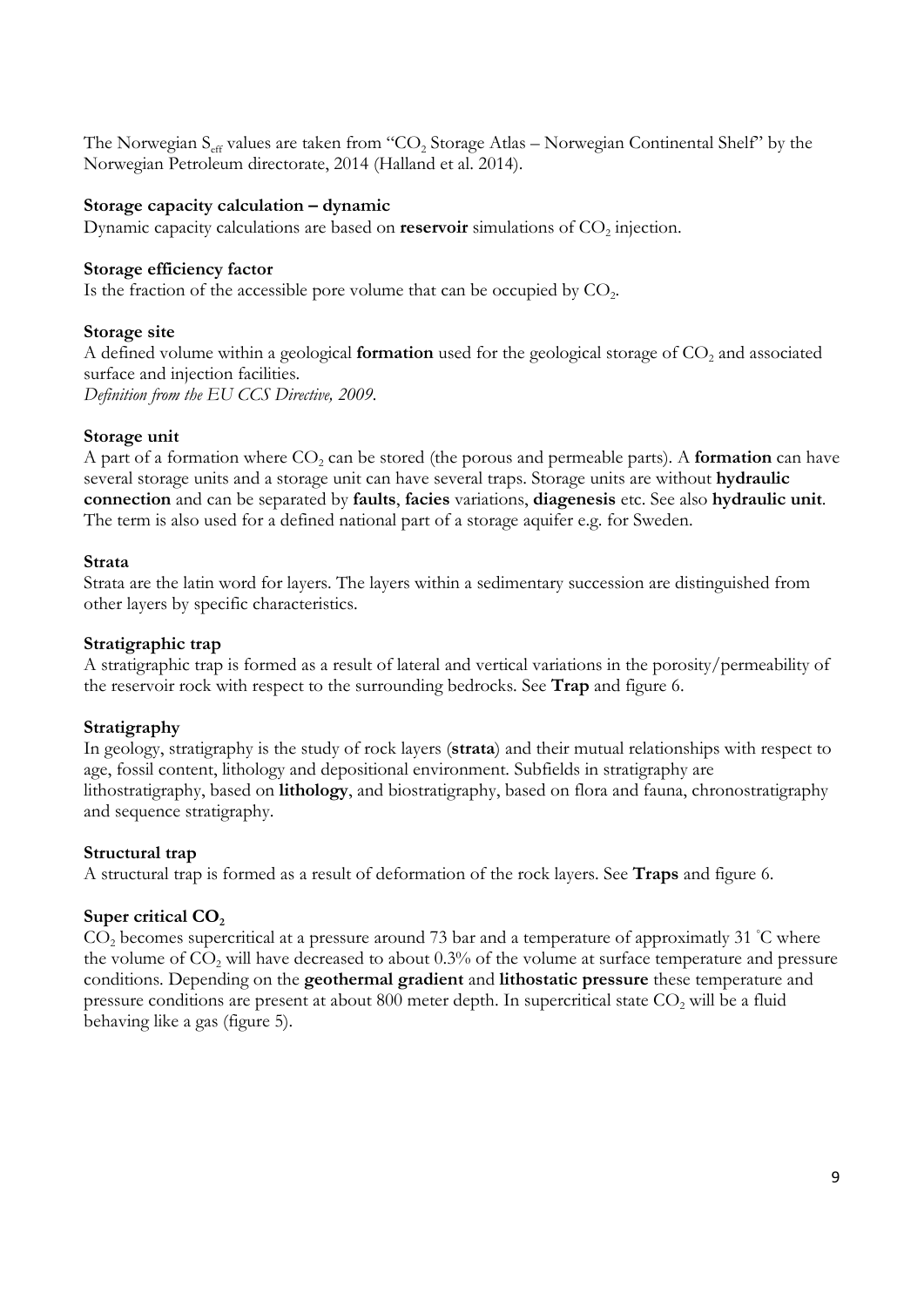

#### **Figure 5. Phase diagram for CO2.**

#### **Syneclise**

A syneclise is a large depression formed by slow and steady subsidence on a continental **platform**.

#### **Trap**

A trap is a geometric arrangement of rocks that permits significant accumulation of fluid or gas in the subsurface. A trap includes a reservoir rock and a **seal** that impede or prevent migration out of the **reservoir**. Traps are divided into **structural traps** and **stratigraphic traps** or a combination of both (figure 6).

#### **Volcanic rocks**

Volcanic rocks are formed in a magma chamber underground and erupted to the surface from a volcano. Usually volcanic rocks are very fine-grained crystalline or glassy igneous rock resulting from volcanic action at or near the Earth's surface either ejected explosively or extruded as lava (e.g. basalt).

#### **Well injectivity index**

Well injectivity index is defined as the injection rate divided by pressure drop from the well into the reservoir, i.e. II=  $q/(Pw-Pr)=(2\pi kh)/(\mu B(ln(re/rw)).$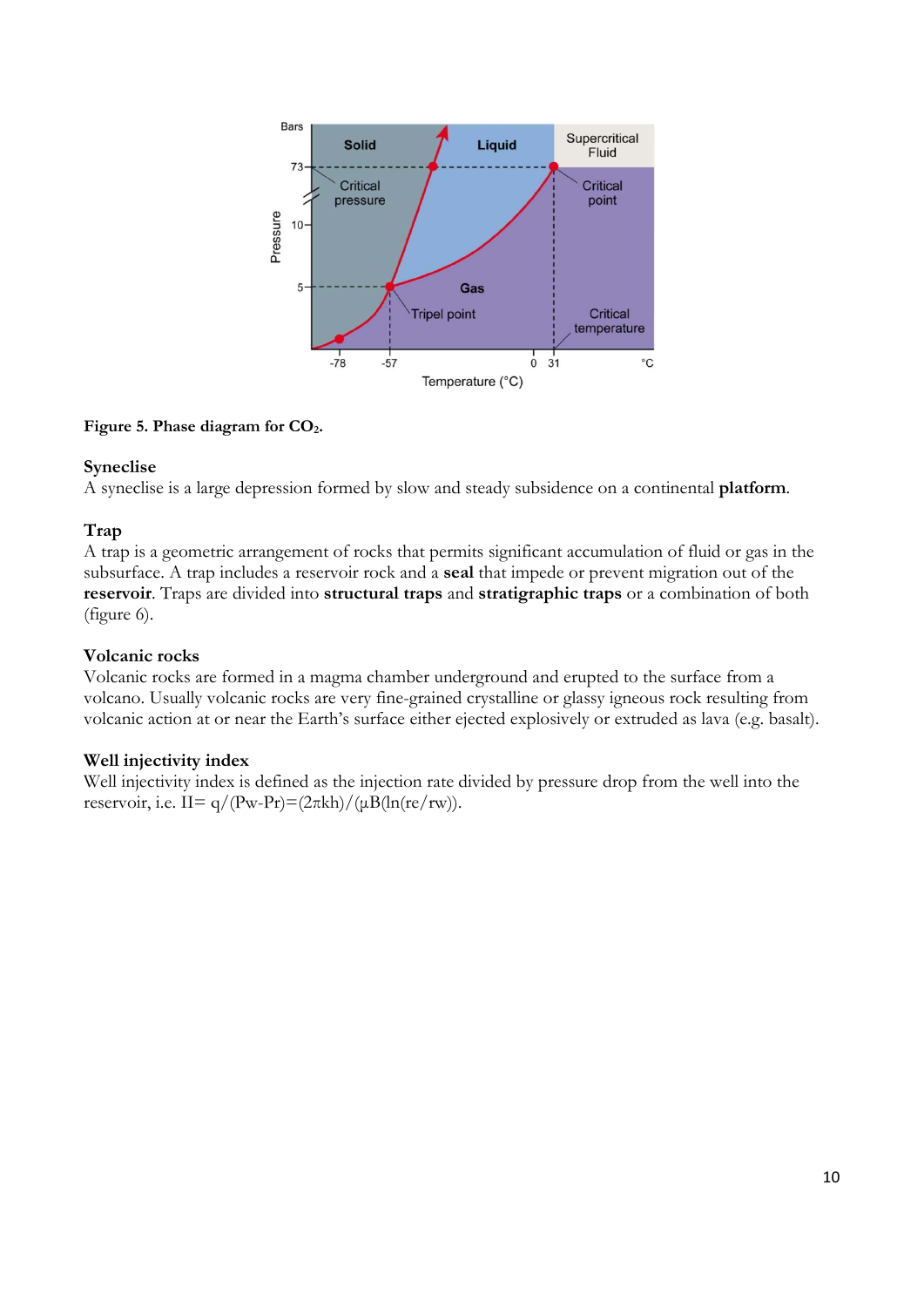

**Figure 6. Illustrating structural (A – D) and stratigraphic traps (E – H).**